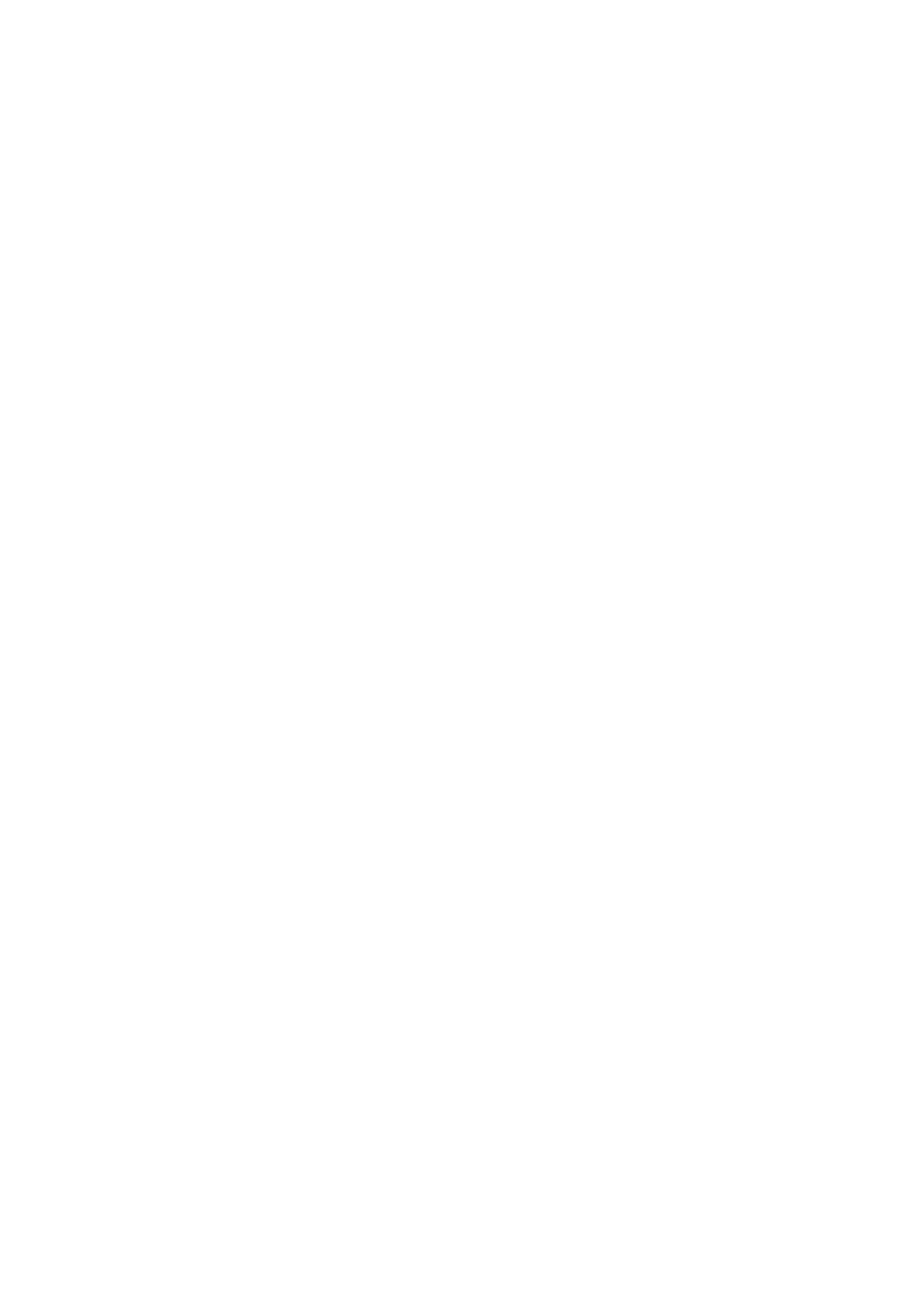## Contents

|                | Survey purpose, response rate and marketing of survey 02 |  |
|----------------|----------------------------------------------------------|--|
| $\overline{2}$ |                                                          |  |
|                |                                                          |  |
|                |                                                          |  |
|                |                                                          |  |
|                |                                                          |  |
|                |                                                          |  |
|                |                                                          |  |
|                |                                                          |  |
|                |                                                          |  |
|                |                                                          |  |
|                |                                                          |  |
|                |                                                          |  |
|                |                                                          |  |
|                |                                                          |  |
|                |                                                          |  |
|                |                                                          |  |
|                |                                                          |  |
|                |                                                          |  |
|                |                                                          |  |
|                |                                                          |  |
|                |                                                          |  |
|                |                                                          |  |
|                |                                                          |  |
| $\sqrt{5}$     |                                                          |  |
|                |                                                          |  |
|                |                                                          |  |
| 6              |                                                          |  |
|                | Further thoughts, ideas or concerns about Telehealth 18  |  |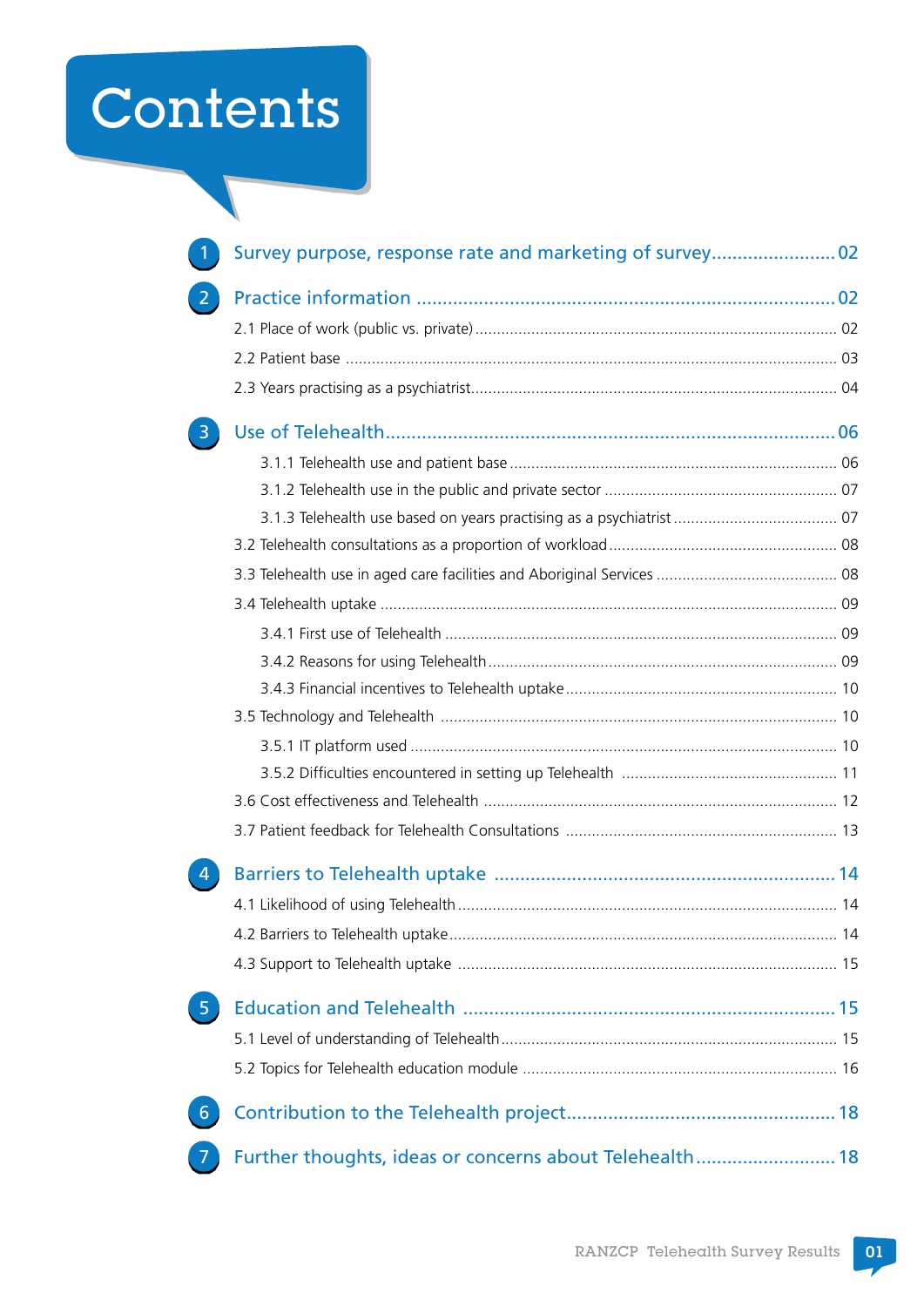<span id="page-3-0"></span>

#### Survey purpose, response rate and marketing of survey

The purpose of the survey was to collect quantitative and qualitative data on how psychiatrists currently use Telehealth and understand barriers to its uptake. This survey forms a deliverable of RANZCP Telehealth Project, as funded by the Federal Department of Health and Ageing.

In December 2012, a Telehealth Survey was emailed to all RANZCP Trainees, Fellows and Associates (N:4786). There were 643 respondents (13.4% response rate). Of the 643 respondents, 604 completed the survey (93.9% completion rate).

In addition, the survey was also advertised on the RANZCP home page, RANZCP Telehealth website, in the Psych-e bulletin and state branch newsletters and correspondence.



#### 2.1 Place of work (public vs. private)

Just over half (50.4%) were based in the public sector, with a nearly a quarter (24.4%) in both the public and private systems and more than one fifth (22.1%) based in private practice. Of those that indicated 'other', there was a range of responses, including those who were retired, overseas and on maternity leave (see Figure 1).

Are you working in a public or private practice?  $50.4 \%$ Public  $22.1%$ Private A mix of public  $244%$ and private Other  $3.1%$  $20%$  $40^{12}$ 60%  $\overline{0}$ 

*Figure 1: Are you working in a public or private practice? (All respondents)*

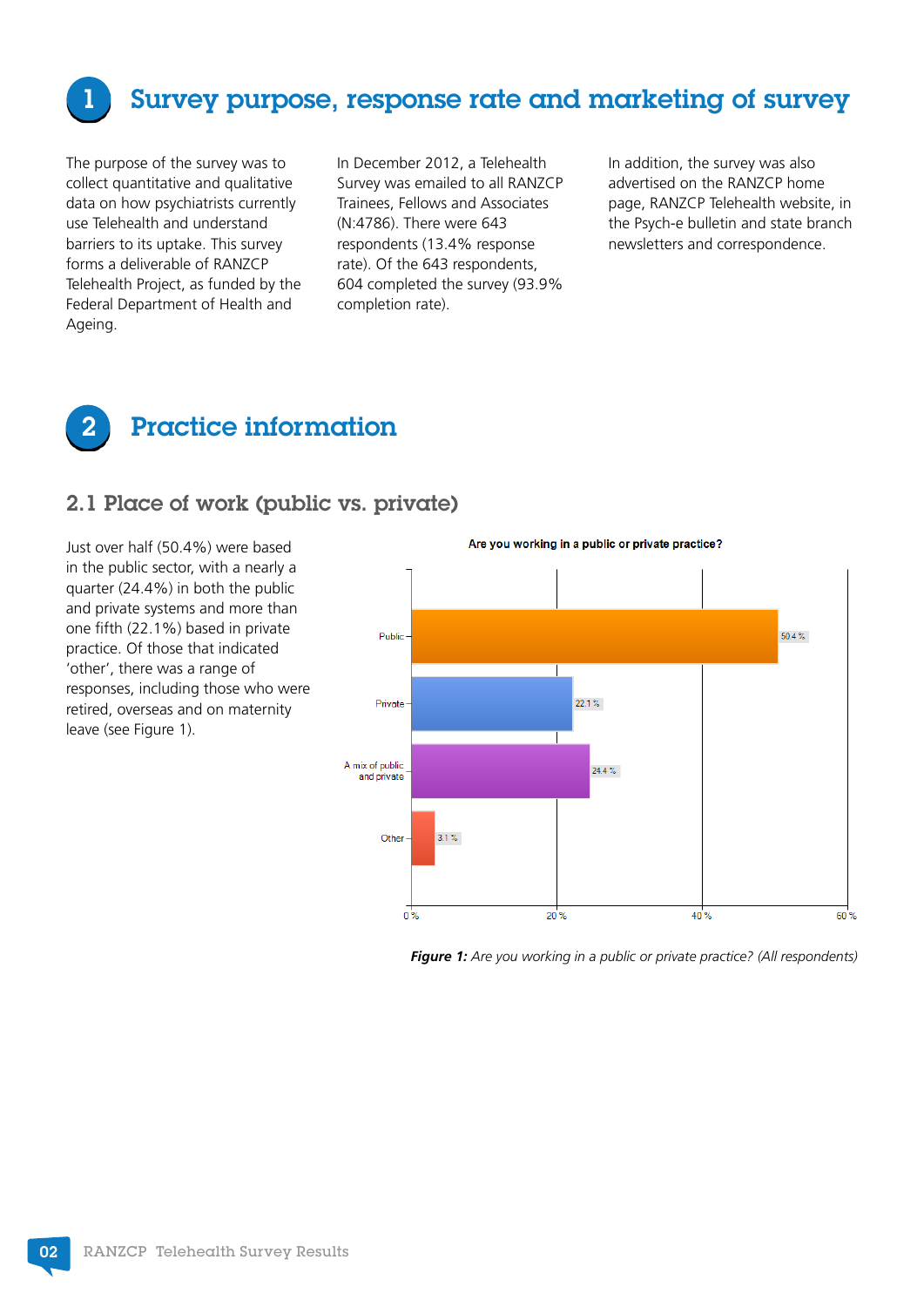#### <span id="page-4-0"></span>2.2 Patient base

The majority of the surveyed psychiatrists' patients were based in capital cities (45.4%) with more than one quarter having a mixed patient base (28%). There were 42.7% of the participants' patients who were based in other metropolitan centres, rural and remote centres

 $45.4 \%$ Capital Cities Other Metropolitan  $19.0%$ Centres  $17.0%$ **Rural Centres** Remote Centres  $6.7%$  $28.0\%$ A mixed patient base  $0<sup>2</sup>$  $10^{12}$  $30%$  $40\%$  $50%$  $20%$ 

Would you describe your patient base as

*Figure 2: Would you describe your patient base as...? (All respondents)*

Figure 3 shows that 39.8% of Telehealth users had a mixed patient base. Importantly, one quarter (25%) of Telehelath users had patients in rural centres, 16.8% in other metropolitan centres and 12.3% in remote centres.

#### Telehealth users: Would you describe your patient base as



*Figure 3: : Would you describe your patient base as...? (Telehealth users)*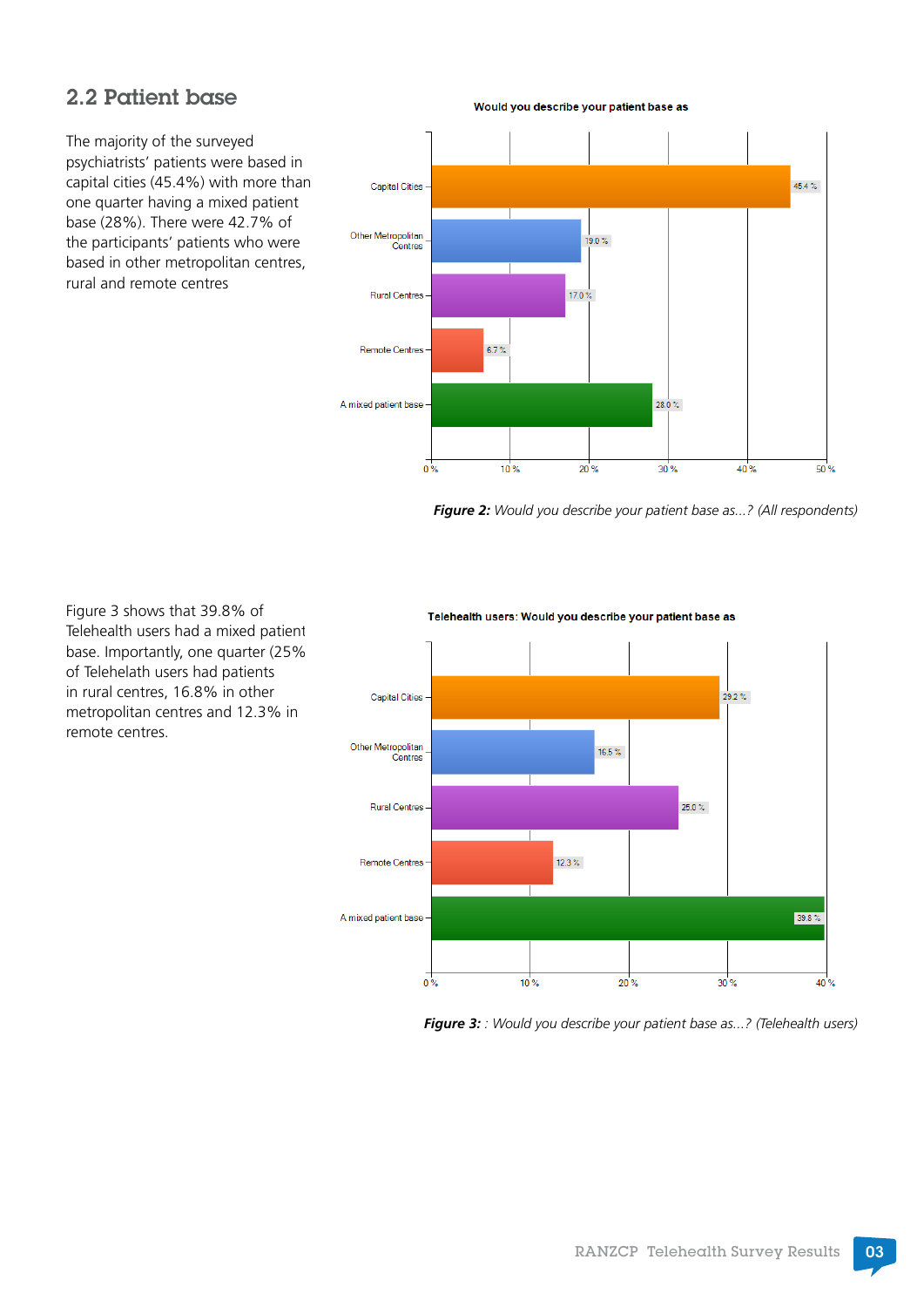<span id="page-5-0"></span>Figure 4 indicates that more than half of non Telehealth users had patients in capital cities (58.2%) and one fifth had patients in other metropolitan centres (20.9%). Only 12.8% of non Telehealth users had patients in rural and remote centres.

Non users: Would you describe your patient base as



*Figure 4: Would you describe your patient base as...? (Non Telehealth users)*

#### 2.3 Years practising as a psychiatrist

The survey asked respondents to How many years have you been practising as a psychiatrist? indicate how long they have been practising as a psychiatrist. More than one third (35%) had been practising for more than 15 years, with nearly another third (31.3%) practising Less than 5 years 31.3% for less than 5 years. The other third (33.7%) had been practising between 5 and 15 years. 5-10 years  $18.5\%$ 10-15 years  $15.2\%$ More than 15 years 35.0 %  $0\%$  $5%$  $10<sup>9</sup>$  $15%$  $20%$  $25<sup>9</sup>$ 30%  $35%$ 

*Figure 5: How many years have you been practising as a psychiatrist? (All respondents)*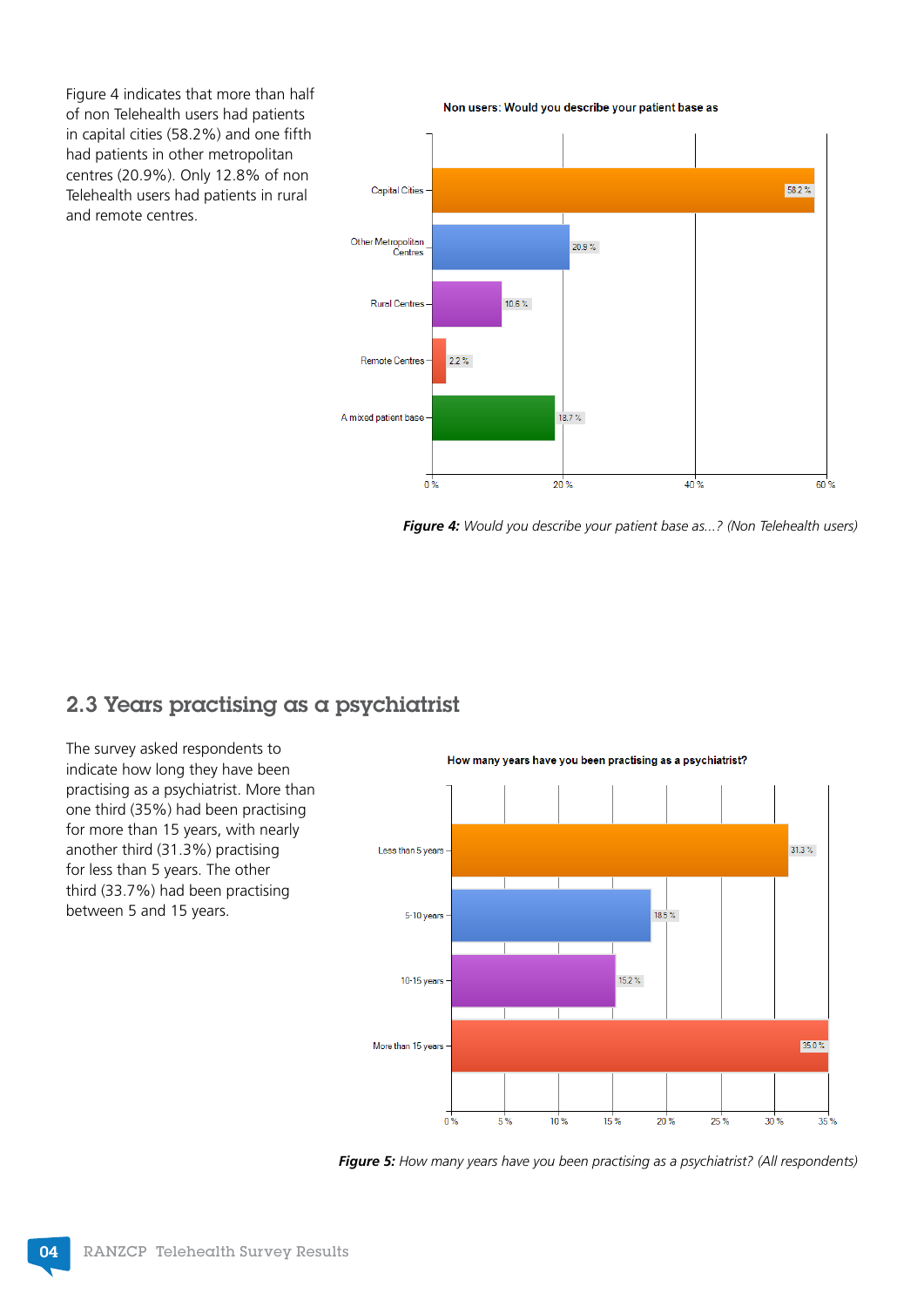Of those using Telehealth, 39.1% had been practising as a psychiatrist for more than 15 years (see Figure 6). Of those not using Telehealth, 37% had been practising as a psychiatrist for less than 5 years (see Figure 7).

Telehealth users: How many years have you been practising as a psychiatrist? 23.9% Less than 5 years  $18.7%$ 5-10 years 10-15 years - $18.3%$  $39.1%$ More than 15 years - $0\%$  $10.25$  $20%$  $30%$  $40%$ 

*Figure 6: How many years have you been practising as a psychiatrist (Telehealth users)*



Non users: How many years have you been practising as a psychiatrist?

*Figure 7: How many years have you been practising as a psychiatrist (Telehealth users)*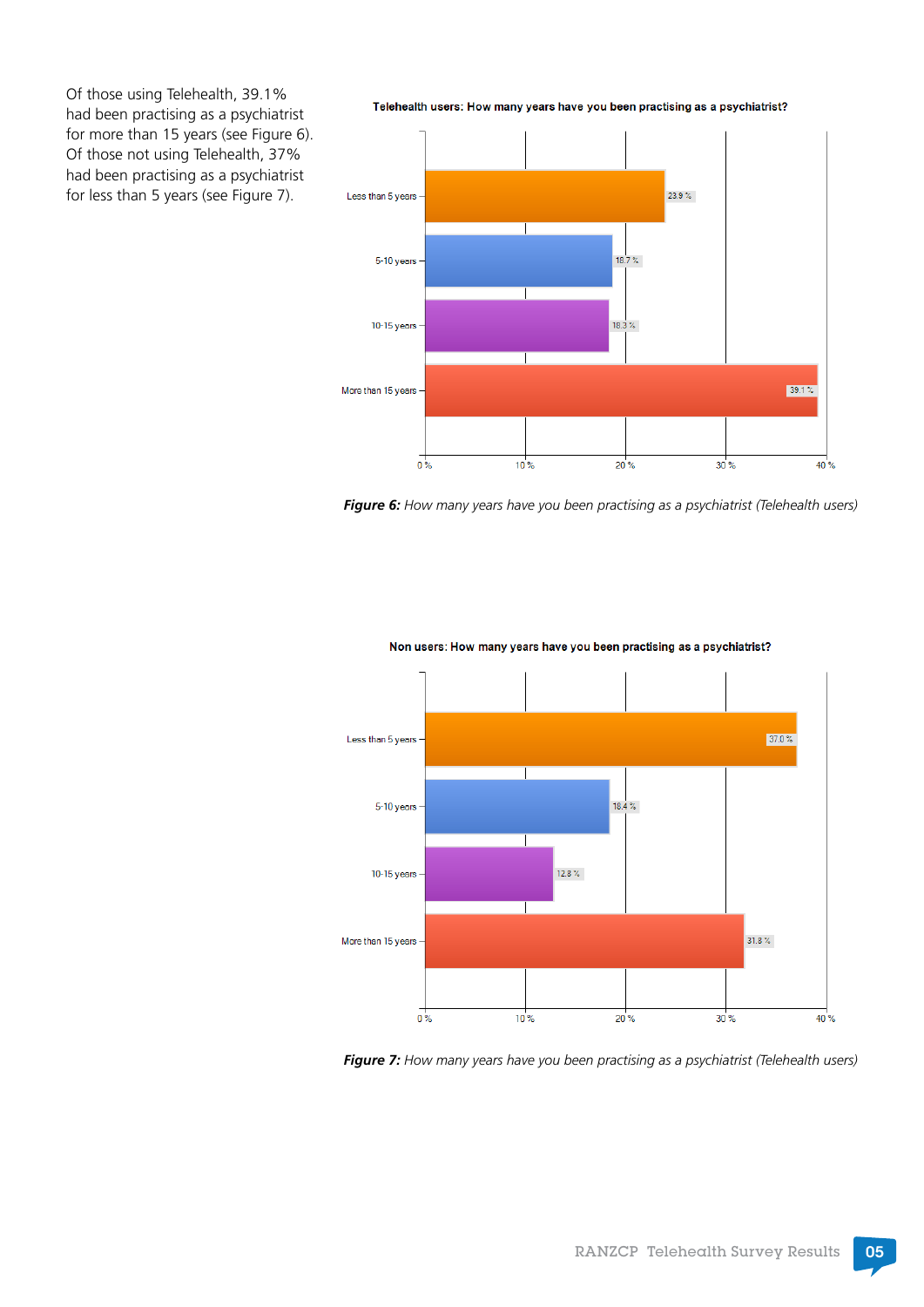<span id="page-7-0"></span>

Of those that answered the survey, 284 respondents (44.2%) were already using Telehealth.



*Figure 8: Do you use Telehealth? (All respondents)*

#### 3.1.1 Telehealth use and patient base

This graph shows the importance of Telehelath in rural and remote centres. Of those that indicated their patient base being in rural centre, almost two thirds (65.1%) used Telehealth. Of those that indicated their patient base being in remote centre, 81.4% used Telehealth. Those that had a mixed patient base were also more likely to be using Telehealth, with 62.8% having used Telehealth.



*Figure 9: Do you use Telehealth? Vs. Patient base*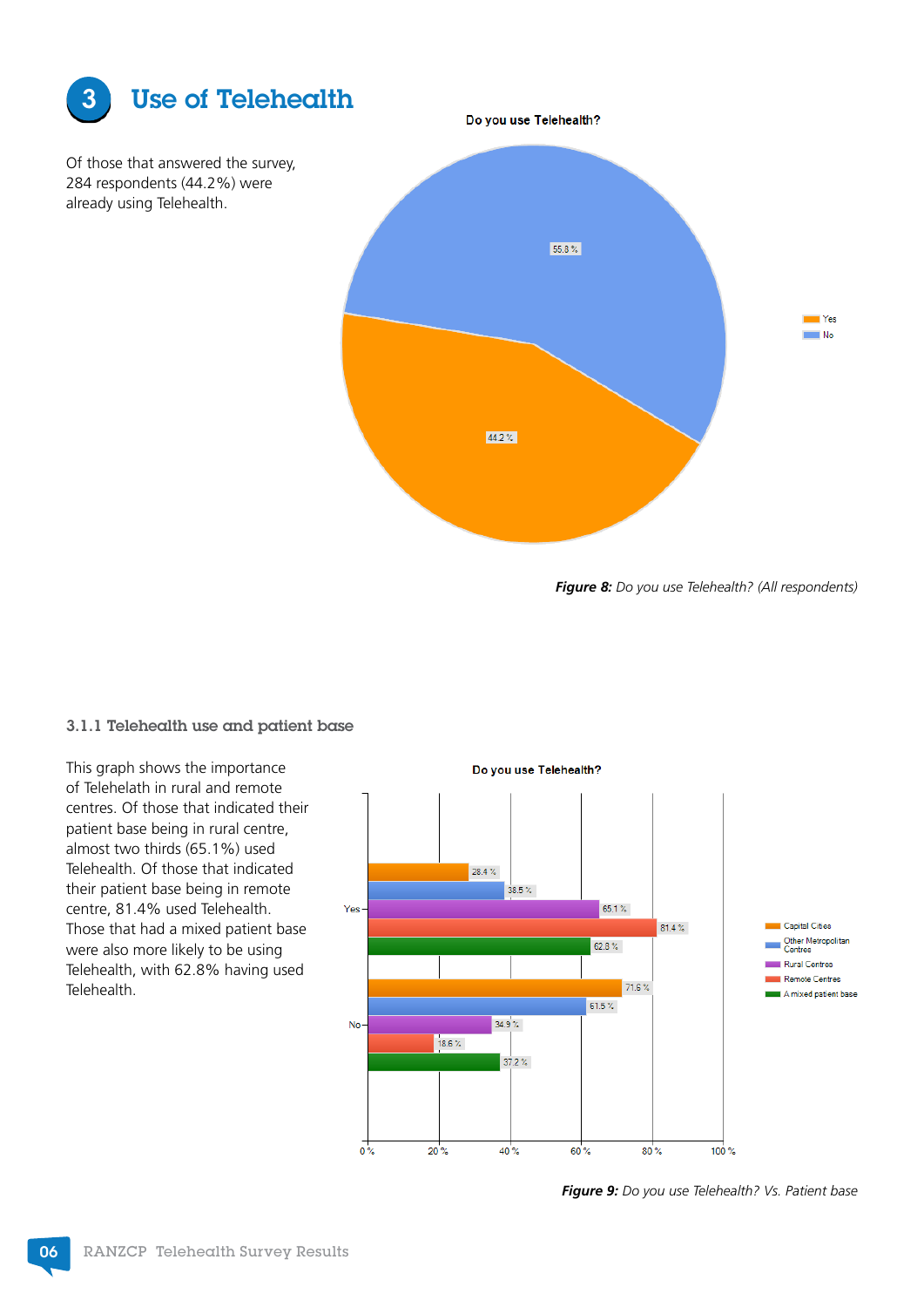#### <span id="page-8-0"></span>3.1.2 Telehealth use in the public and private sector



*Figure 10: Do you use Telehealth? Vs. Public/private sector*

3.1.3 Telehealth use based on years practising as a psychiatrist

The graph below illustrates that Telehealth users were more likely to be older psychiatrists. For example only one third (33.8%) of those practicising less than 5 years were using Telehealth. In contrast, over half (53.1%) of those practising 10-15 years were using Telehealth and nearly half (49.3%) of those practising more than 15 years were using Telehealth.



*Figure 11: Do you use Telehealth? Vs. Years practising as a psychiatrist*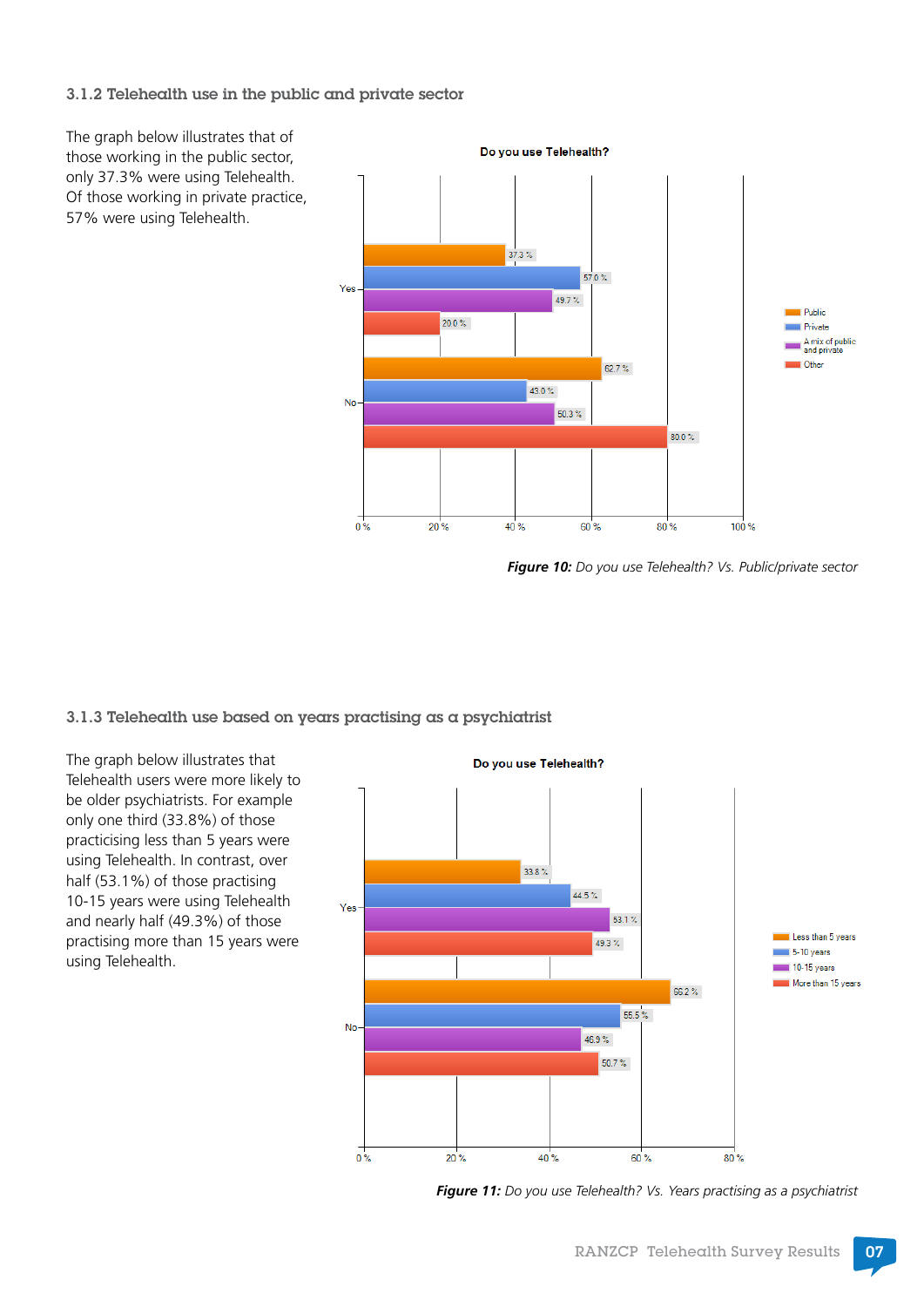#### <span id="page-9-0"></span>3.2 Telehealth consultations as a proportion of workload

At present, Telehealth is not a major part of psychiatrists' proportion of work. The majority of respondents (62.5%) only carried Telehealth in less than 5% of their work, with about one fifth (22.5%) of telepsychiatrists carrying out 5-10% of their work in Telehealth. Only 6.9% of respondents used Telehealth in more than 20% of their work.

What proportion of your work is currently done by Telehealth?  $5%$ 62.5  $%$  $22.5 \%$ 5-10% 11-20%  $6.9 \%$ More than 20%  $6.9 \%$  $1.1%$ Unsure  $0.36$  $20<sup>9</sup>$ 40% 60%  $80<sup>2</sup>$ 

*Figure 12: What proportion of your work is currently done by Telehealth?*

#### 3.3 Telehealth use in aged care facilities and Aboriginal Services

Of those surveyed, only 4% of Telehealth users conducted consultations in aged care facilities. There were 8.4% of respondents who conducted consultations in Aboriginal Medical Services and Aboriginal Controlled Community Health Services. However, one fifth (20.7%) of Telehealth users were considering consultations in either eligible aged care facilities or Aboriginal Medical or Health Services.



*Figure 13: Do you conduct Telehealth consultations in eligible aged care facilities and Aboriginal Medical Services? (Please tick all that apply)*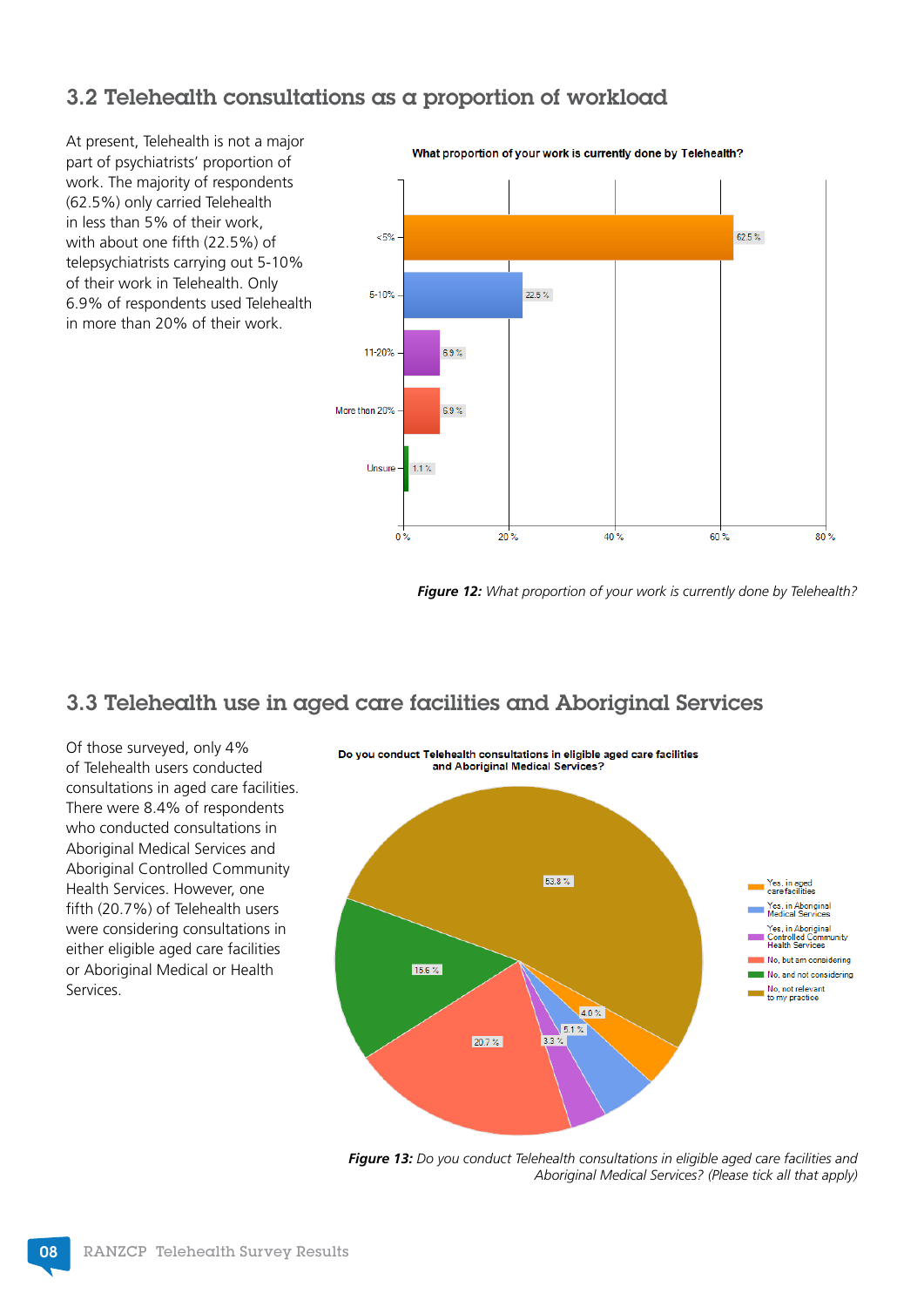#### <span id="page-10-0"></span>3.4 Telehealth uptake

#### 3.4.1 First use of Telehealth

Telehealth users were asked when they first started using Telehealth. There were 254 respondents to this question. One respondent started in 1988, and 14 respondents had started before 2000. Since 2010, Telehealth use has exponentially increased with 15 having started in 2010 and 91 (35% of respondents) having started in 2012.



*Figure 14: When did you first start using Telehealth?*

#### 3.4.2 Reasons for using Telehealth

When asked what their main reasons for using Telehealth, more than two thirds (67.8%) indicated 'improved access to healthcare i.e. greater equity' and more than half (56.3%) ticked 'improved continuity of care'.



What are your main reasons for using Telehealth?

*Figure 15: What are your main reasons for using Telehealth?*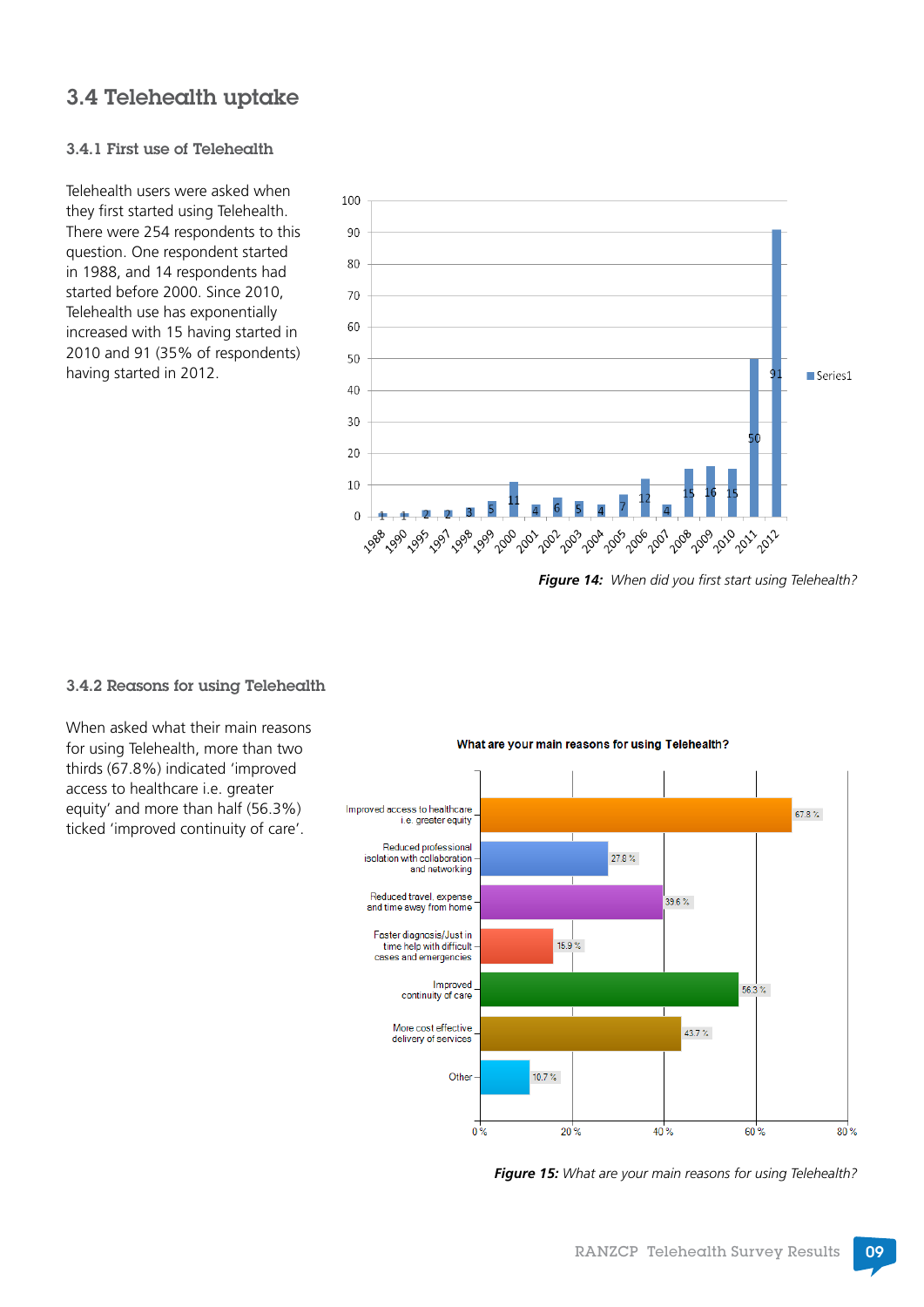#### <span id="page-11-0"></span>3.4.3 Financial incentives to Telehealth uptake

Telehealth users were asked to indicate whether they started using Telehealth because of the Government financial incentives. A small percentage (11.6%) had started using Telehealth because of government financial incentives, whilst more than a quarter (27.6%) partly attributed such financial incentives to Telehealth uptake. The majority of those surveyed (60%) indicated that they did not start using Telehealth because of government financial incentives.



*Figure 16: Did you start using Telehealth because of the Government financial incentives?*

#### 3.5 Technology and Telehealth

#### 3.5.1 IT platform used

Telehealth users were asked questions around technology use. By far, the most common IT platform used in Telehealth consults was Skype (57.3% of respondents). This high usage may be explained by Skype being widely accessible and free. It is signicant to note that of those working in private practice, 93.7% used Skype (see Figure 18). Common platforms in the public service included Polycom, Cisco and Tandberg. Of the 11.8% that indicated 'other' (Figure 17), the most common responses were Consult Direct, Go To Meeting and unsure of IT platform being used.



*Figure 17: What IT platform do you use?*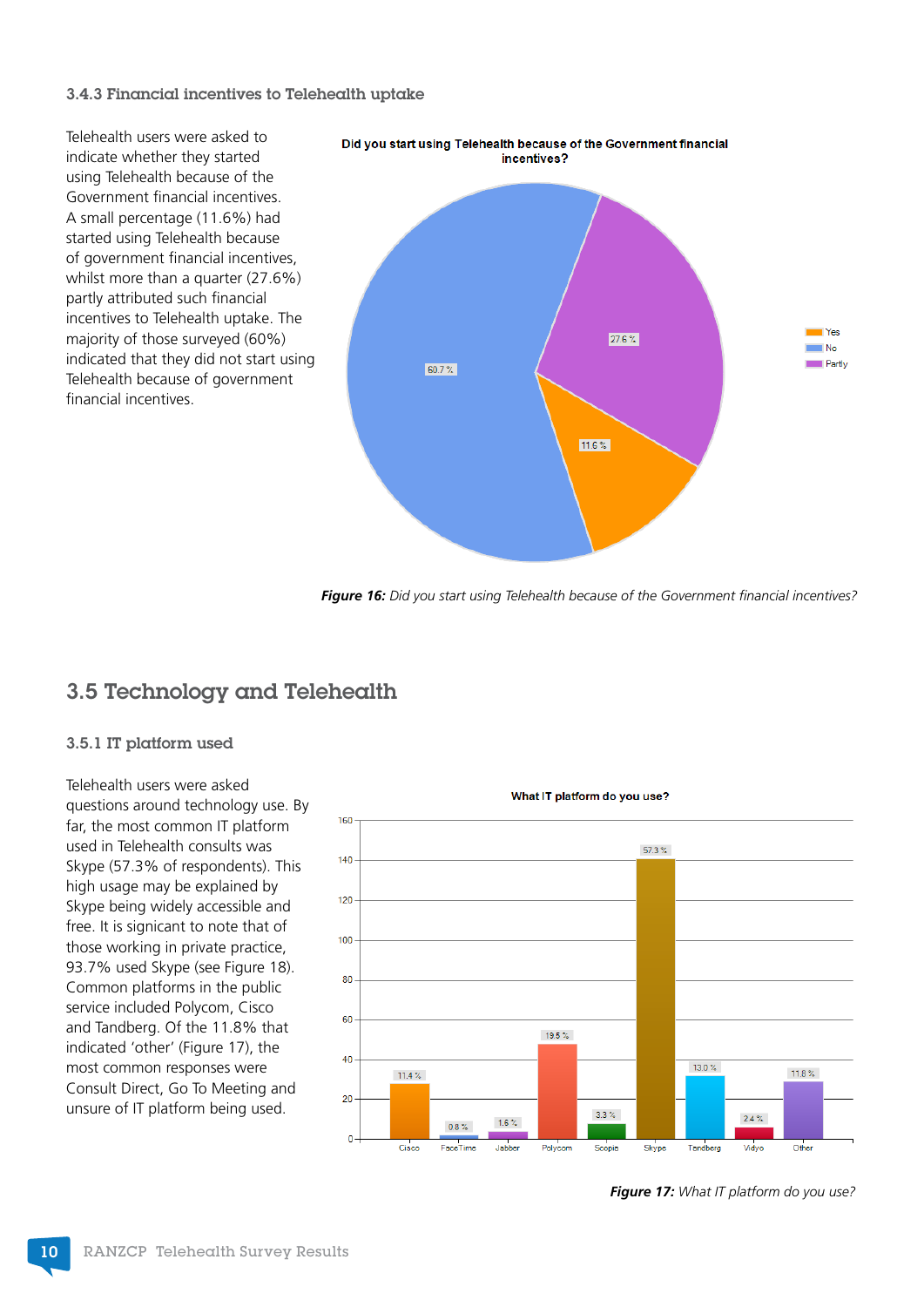<span id="page-12-0"></span>

What IT platform do you use?

*Figure 18: IT platforms used by private psychiatrists*

#### 3.5.2 Difficulties encountered in setting up Telehealth

Almost three quarters (74.5%) of Telehealth users indicated video and or audio quality difficulties in setting up Telehealth. More minor difficultlies included data speed when uploading or downloading (27.7%) and access to IT support (23.4%).

Access to Broadband  $14.9%$ Data speed when uploading  $27.7 \%$ or downloading Video and or 74.5% audio quality Interoperability between your desktop practice<br>and Telehealth software  $11.5\,\%$  $23.4 \%$ Access to IT support-Access to training  $13.2%$ in Telehealth use Other  $11.5\%$  $0\%$ 20% 40% 60%  $80%$ 

What difficulties have you encountered in setting up Telehealth?

*Figure 19: What difficulties have you encountered in setting up Telehealth?*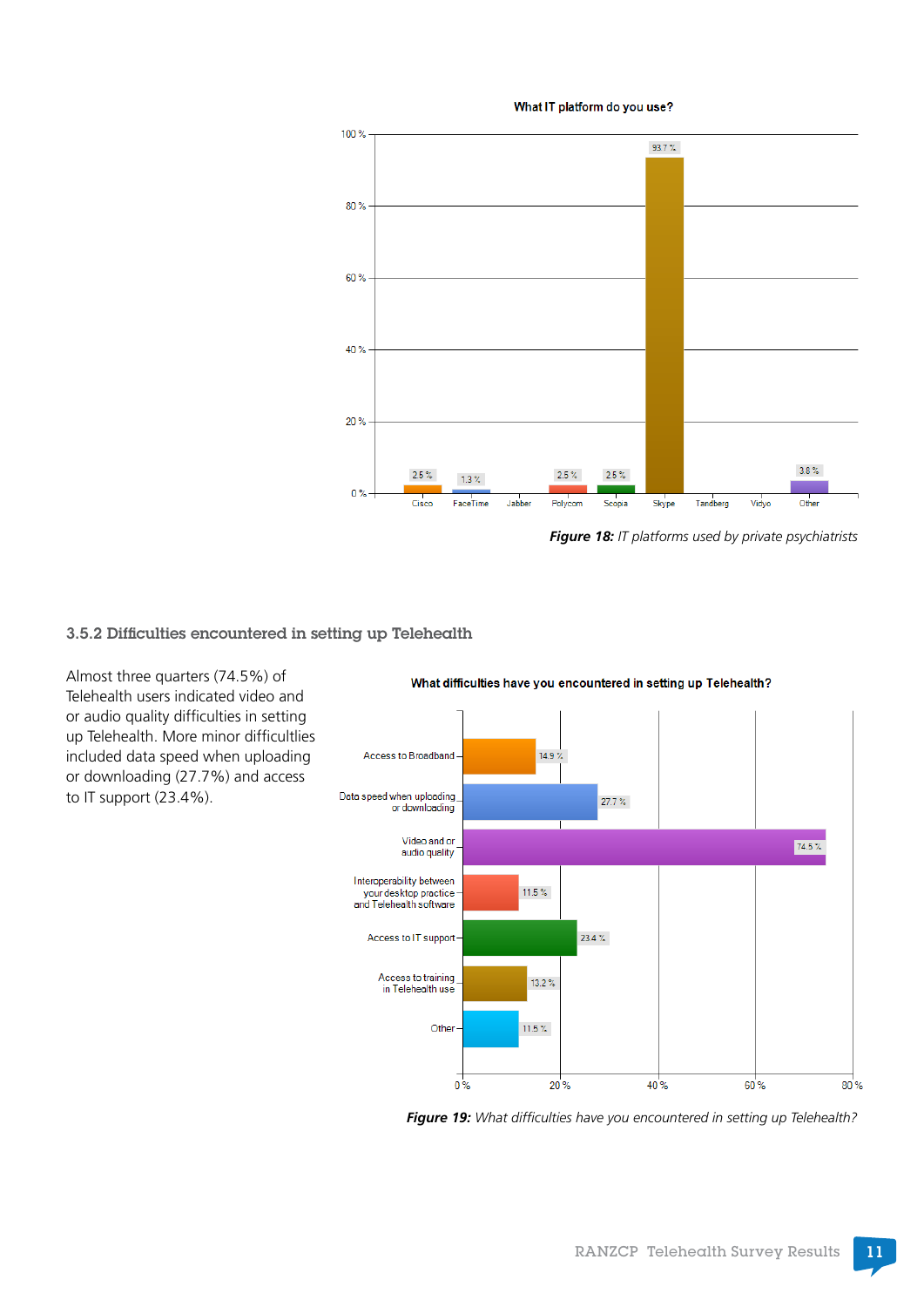#### <span id="page-13-0"></span>3.6 Cost effectiveness and Telehealth

Telehealth users were asked questions around cost effectiveness for them and their patients. Of those surveyed, 62.9% thought that Telehealth had been cost effective for them, whilst almost one third (30.7%) were unsure of its cost effectiveness (see Figure 20). Moreover, 81.1% of respondents thought that Telehealth had been cost effective for their patients, whilst only 16.7% were unsure of its cost effectiveness for patients (see Figure 21).

6.4%  $30.7%$  $\blacksquare$  Yes  $\blacksquare$  No Not sure 62.9%

Has carrying out Telehealth been cost effective for you?

*Figure 20: Has Telehealth been cost effectiveness for you?*



#### Has carrying out Telehealth been cost effective for your patients?

*Figure 21: Has Telehealth been cost effectiveness for your patients?*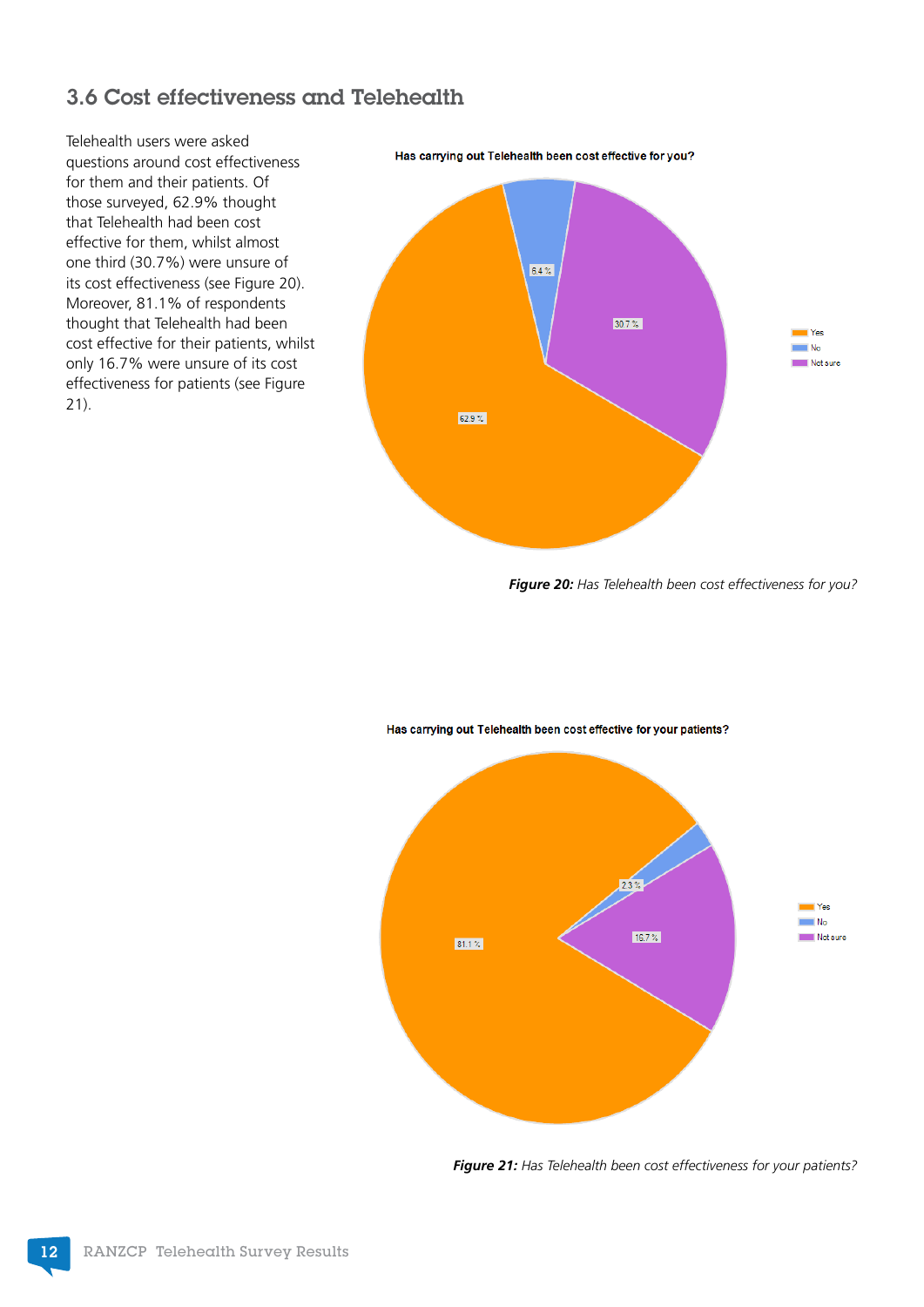#### <span id="page-14-0"></span>3.7 Patient feedback for Telehealth Consultations

Telehealth users were asked on whether they have collected feedback from patients after Telehealth consultations. The majority (64.4%) had collected feedback either verbally or written. However, more than one quarter (28.4%) of Telehealth users had not collected any feedback post Telehealth conusltation.



In your Telehealth consults, have you collected feedback from patients after the consultation?

> *Figure 22: In your Telehealth consults, have you collected feedback from patients after the consultation?*

In general, when feedback was collected, the majority of Telehealth users (64.5%) indicated that the patient's feedback was very good or very positive. Only 4.7% of Telehealth users indicated that the patient's feedback was 'not great' and the patient would need convincing to do it again.





*Figure 23: If you did collect any type of patient feedback, please indicate the general type of response*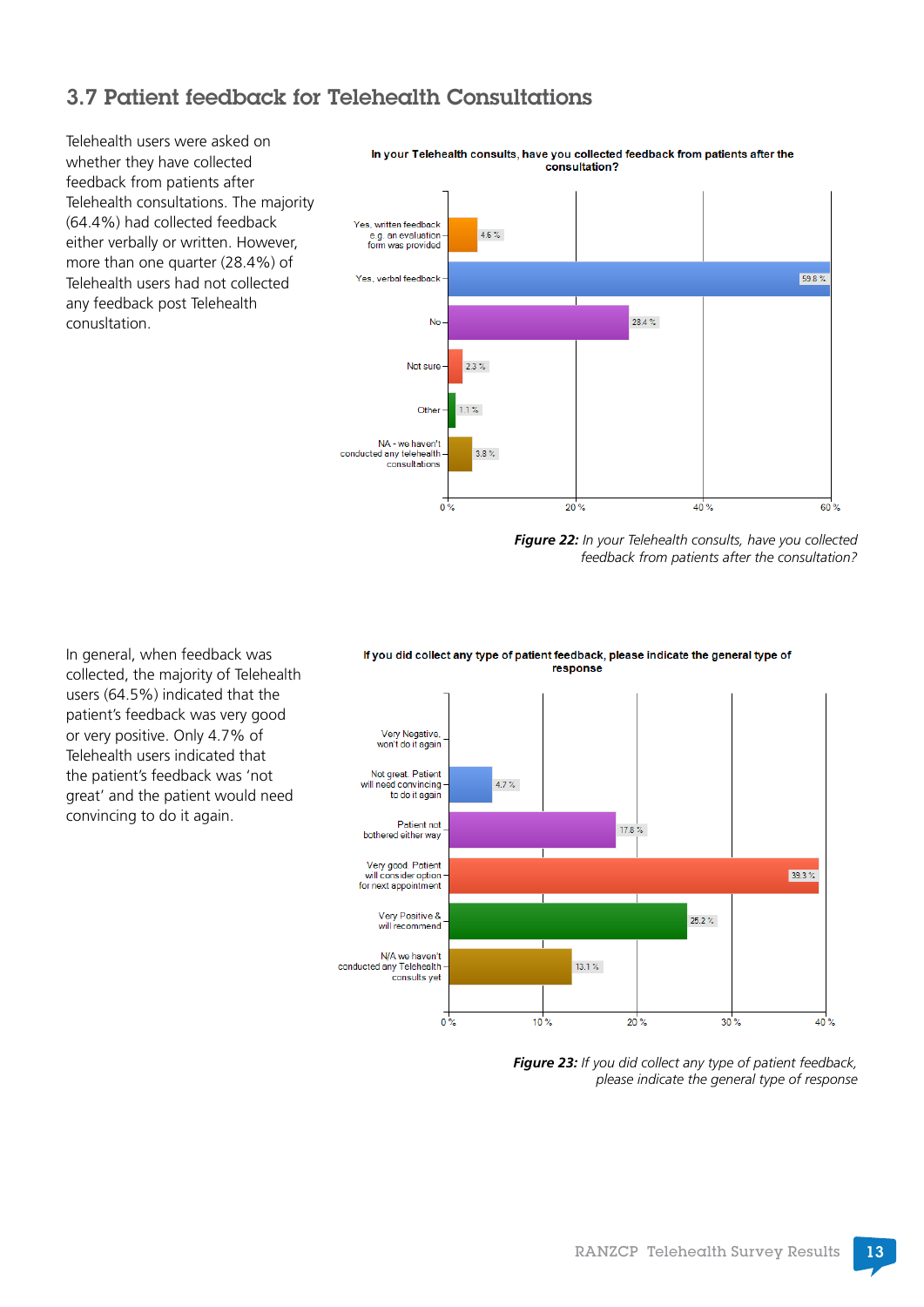<span id="page-15-0"></span>

#### 4.1 Likelihood of using Telehealth



*Figure 24: Would you consider using Telehealth?*

#### 4.2 Barriers to Telehealth uptake

Non-users of Telehelath were also asked to consider their reasons for not using Telehealth previously. The most common response (43.3% of respondents) was 'not sure how to get started'. Others also suggested lack of time and resources (27.6%) and physical limitations e.g. no physical space to access (23.4%) were issues to Telehealth uptake.



*Figure 25: Thinking about why you have not used Telehealth previously, in your opinion, what do you think has been the reason/s?*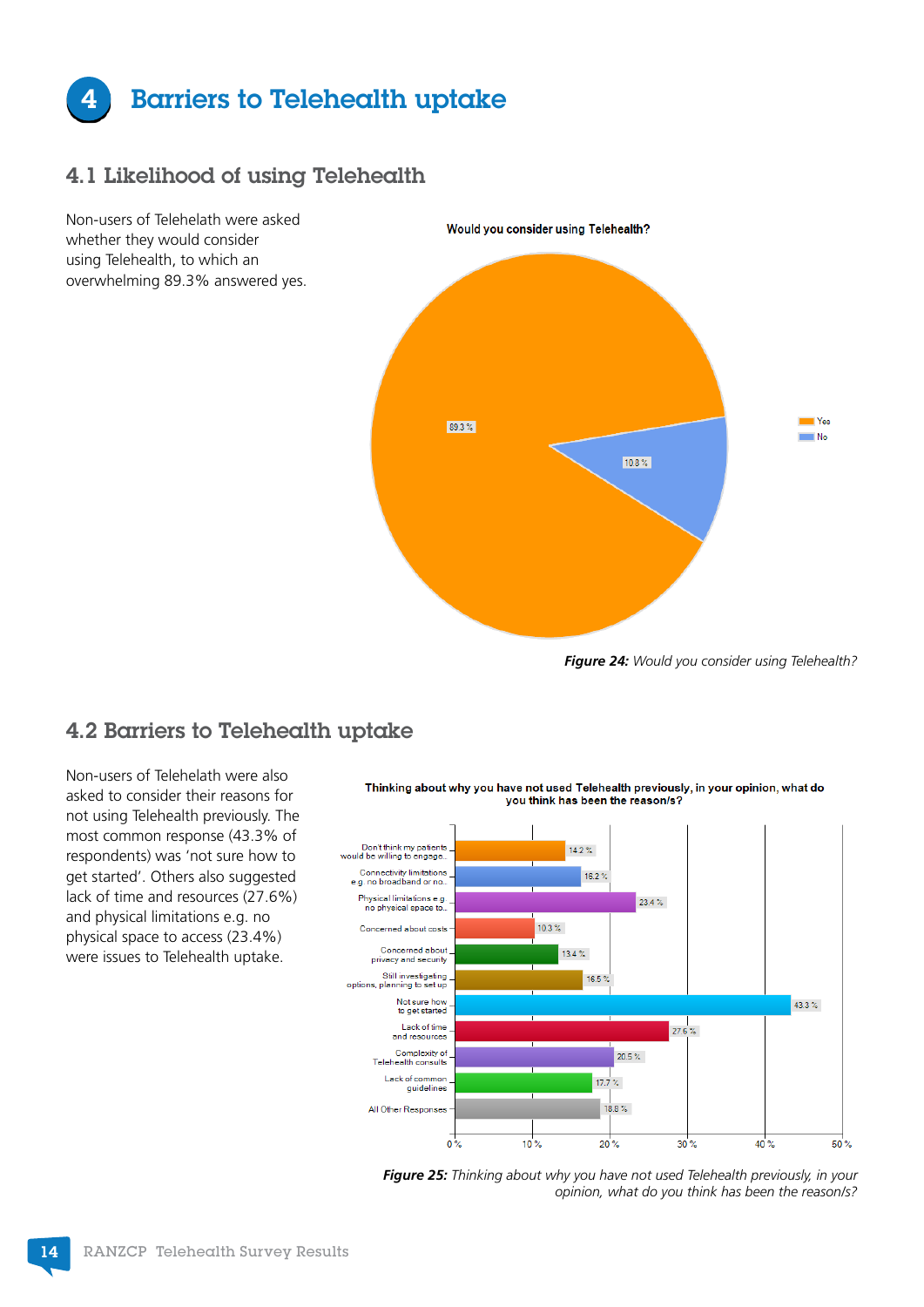#### <span id="page-16-0"></span>4.3 Support to Telehealth uptake

Non-users of Telehelath were also asked how their role could be best supported in the uptake of Telehealth technology. There were 288 responses to this question. Many respondents indicated the need for the following:

- Guidelines which were common, Collegial, clear, practical and appropriate as well as billing guidelines for Medicare numbers
- Information, including how to get started, information sessions, assistance, provision of an information package, brochures, online FAQs etc
- Training/education including an official training program, continuing education, seminars
- Mentoring/advice (video/written) from current telepsychiatrists, discussions with peers or presentations from current telepsychiatrists
- Technical support/assistance and advice on what technology to use
- Technology improvements, including better equipment, secure connections and faster internet speeds
- More funding
- Support from their employer or management to use the technology

### 5 Education and Telehealth

#### 5.1 Level of understanding of Telehealth

Amongst Telehealth users, almost two thirds (63.6%) indicated they had a moderate understanding of clinical Telehealth, whilst almost a fifth (18.6%) had a considerable understanding of Telehealth (see Figure 26). Contrasted against nonusers, almost two thirds (61.3%) indicated they had a minimal understanding and 9% indicated they no understanding of clinical Telehealth (see Figure 27).



Telehealth users: How would you describe your understanding of clinical Telehealth?

*Figure 26: How would you describe your understanding of clinical Telehealth (Telehealth users)*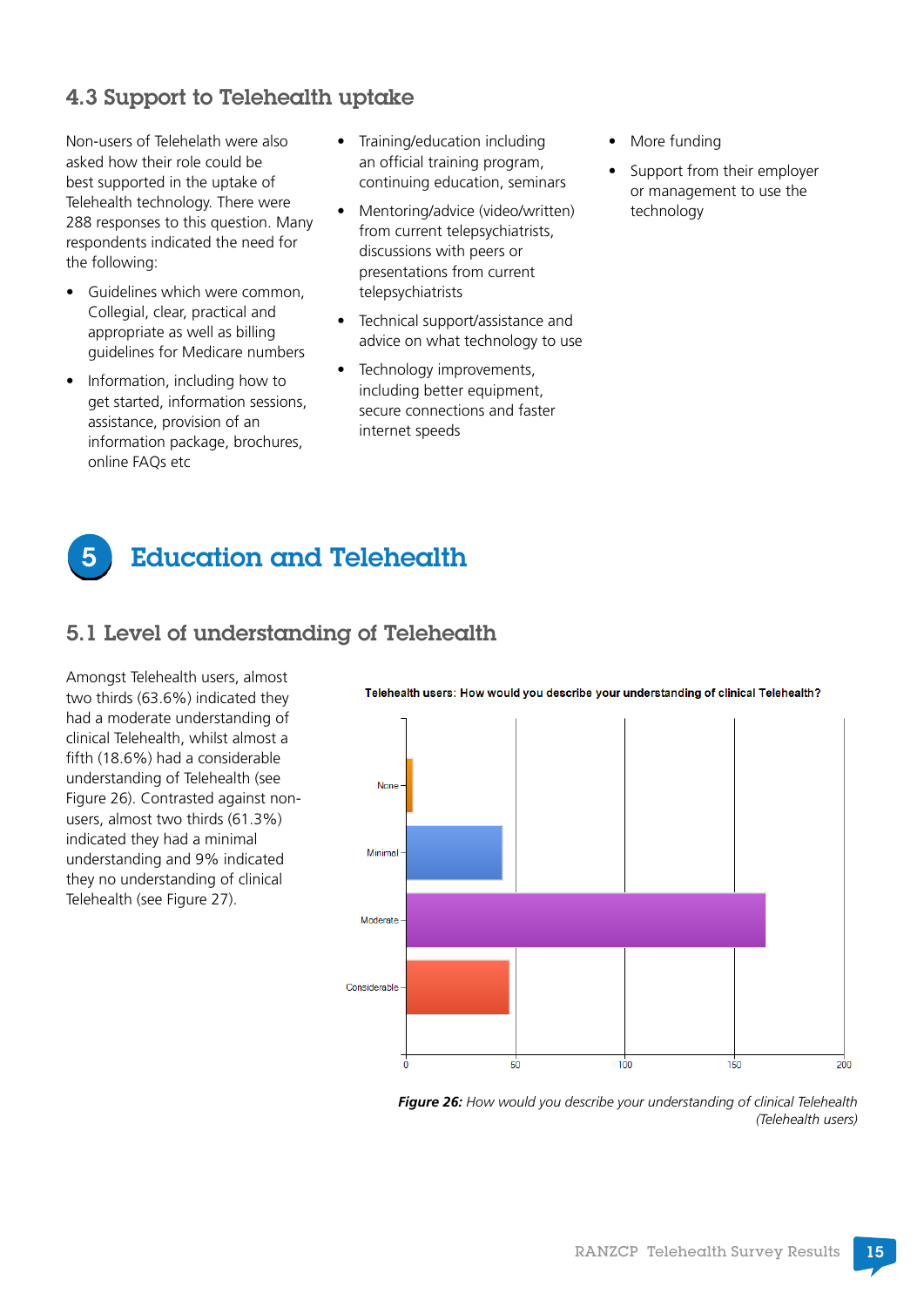<span id="page-17-0"></span>

Non Telehealth users: How would you describe your understanding of clinical Telehealth?

*Figure 27: How would you describe your understanding of clinical Telehealth (Non Telehealth users)*

#### 5.2 Topics for Telehealth education module

All survey respondents were asked what topics should be covered in the professional education module being developed. The most common topics included Telehelath etiquette (77.3%), implementation and set up (77.1%), introduction to the basics (71.9%) and technology options available (70%) (see Figure 28).



What topics do you think we need to cover in the Telehealth professional education module that is currently being developed?

> *Figure 28: What topics do you think we need to cover in the Telehealth professional educaiton module that is currently being developed?*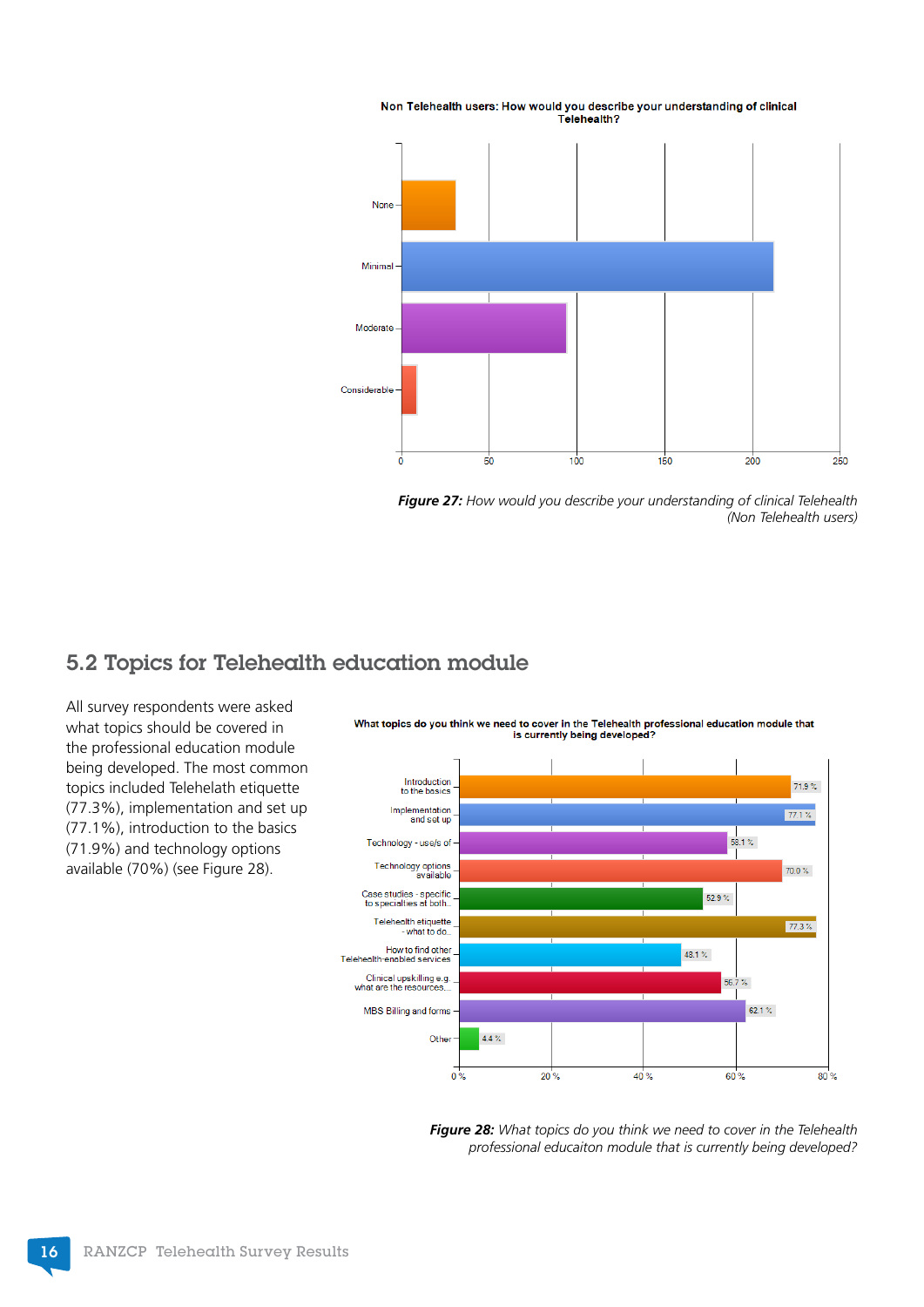Amongst Telehealth users, Telehealth etiquette and technology options were the most favoured topics (see Figure 29), whereas non-users wanted an introduction to the basics and implementation and setup covered (see Figure 30).

Telehealth users: What topics do you think we need to cover in the Telehealth professional education module that is currently being developed?





Non users: What topics do you think we need to cover in the Telehealth professional education module that is currently being developed?



*Figure 30: What topics do you think we need to cover in the Telehealth professional educaiton module that is currently being developed?(Non Telehealth users)*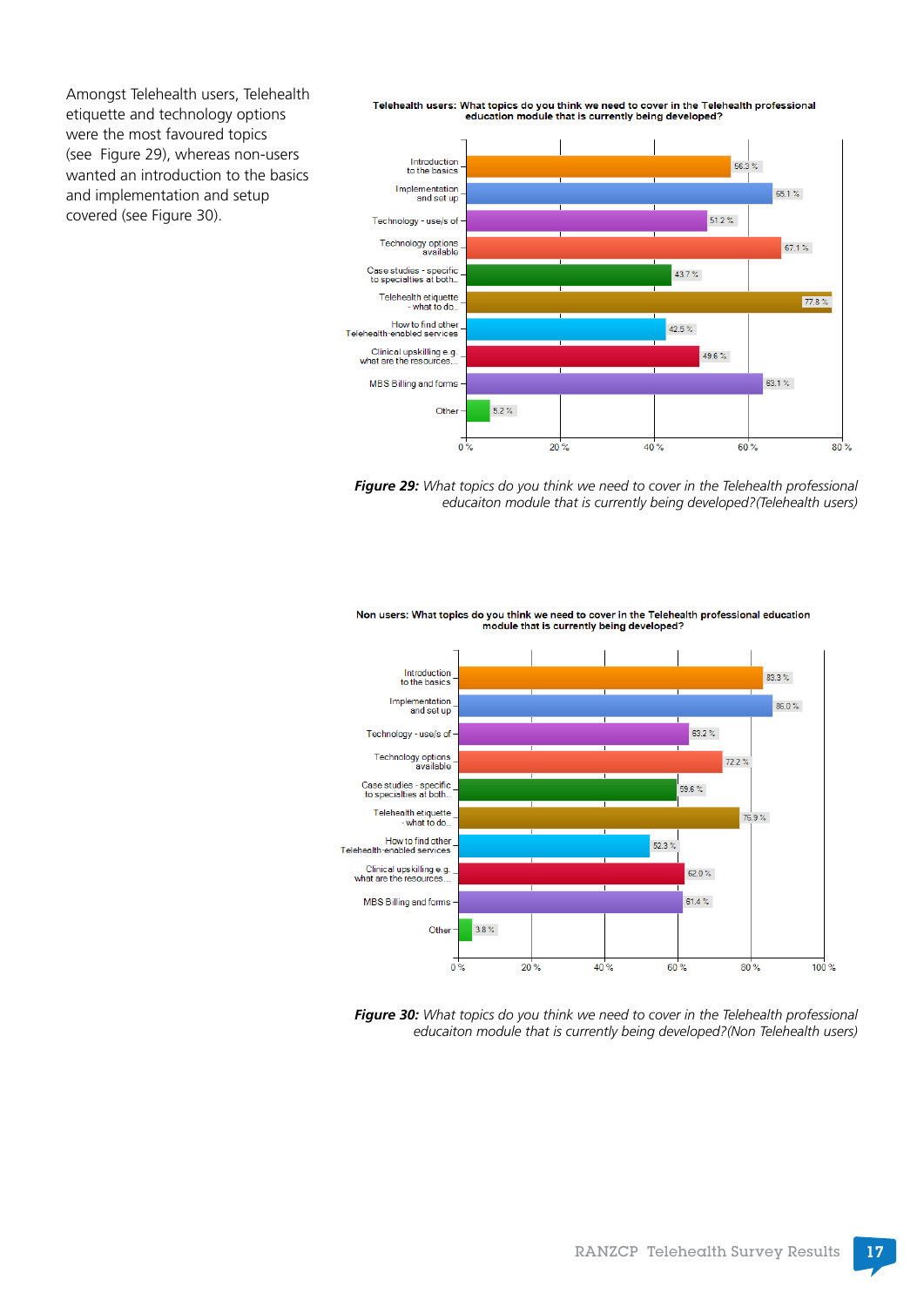<span id="page-19-0"></span>

### 6 Contribution to the Telehealth project

All survey respondents were asked whether they were able to contribute to the Telehealth Project and if so, how.

- There were 254 responses to this question. Most responses to this question indicated they were unable to contribute to the project.
- However, there were many people that expressed a favourable response to participating in the project, with many interested in writing an article about their experience. There were also some people that expressed interest in writing case studies.
- One innovative response suggested creating a LinkedIn

or Facebook group for telepsychiatrists as a way of providing a virtual space for people to put their questions and for others to answer them.

• Some non Telehealth users expressed interest in participating in a Telehealth 'trial' or pilot study.



#### Further thoughts, ideas or concerns about Telehealth

All survey respondents were finally asked whether they had any further thoughts, ideas or concerns about Telehealth generally. There were 284 responses to this question. In general, respondents expressed their enthusiasm for Telehealth, particularly its usefulness in rural and remote contexts and its future potential.

- "Could be extremely useful, could revolutionise mental health services".
- "I believe that this is the future for health care in Australia"
- "I think Telehealth is a great tool and has many possibilities associated with it, it suits a lot to Australian settings, where population distribution is over a huge geographical area".
- "It is brilliant and provides equality of service to more remote patients".
- "Surprised at ease of use and positive response from patients and rural GPs"
- "It saves a lot of time and expense for the patients and the health care provider".

• "As an example, a patient who lives in a rural area had three psychotic episodes three years in a row requiring admission in the city. His ability to attend or access follow up was patchy during this period. After his 2011 admission he has participated in regular follow up via Telehealth. He has been more stable than he has been for some years and has remained well and been able to continue working all this year. He acknowledges that this improvement has been thanks to the closer follow up made possible with Telehealth. It is an extremely cost effective and beneficial services for certain groups of patients".

In Telehealth's criticism, respondents cited the current quality of technology and its inability to replace a face to face consultation:

- "Currently speed and quality of videoconferencing images and audio leaves much to be desired. This may improve after widespread installation of NBN".
- "Main limiting factor is the quality of the connection, particularly

for rural patients who often have slow connections. I often find I have to telephone them and look at a jerky video".

- "I am concerned about the security of the Telehealth connection, the difficulties of cross connectivity between different systems i.e. IP and ISDN and the difficulty accessing and connecting between different organisations i.e. state health systems, university systems and divisions of general practice".
- "Still not a great substitute for being present in room with a patient but this might improve as technology makes the interaction less 2-dimensional".
- "I think it's a valuable option for states with large rural populations but will never match the quality of face to face and needs to be supplemented by face to face regularly".
- "I think concentrating on the technology is a distraction from the consultation, and it is much more difficult to get a good feel for how the patients are. It is definitely inferior to face to face consultations. I also find it quite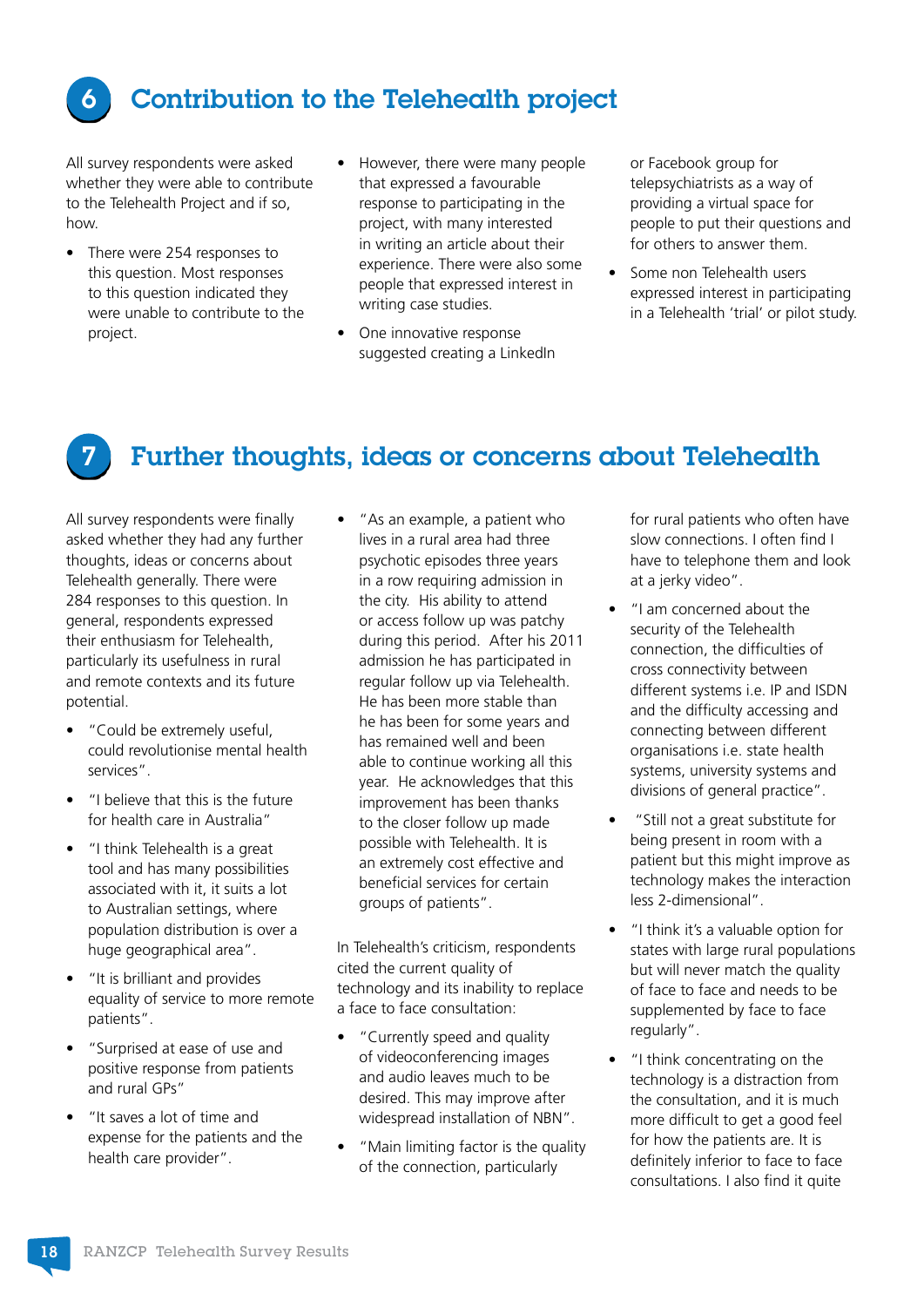tiring, because there is an extra layer of complexity. Also in my area ( a large regional centre) Internet speeds are quite slow, patients often have old computers and the vey patients for whom it might be the most useful i.e. ones in smaller rural towns or remote locations , have even slower Internet speed. I have often not been able to get good quality audio or video and have reverted to using the good old telephone. For users like myself, who are only using it occasionally, the ongoing costs, at least with Consult Direct probably mean it is not cost effective, and if I continue it will only be as a service to a small number of patients".

Several respondents commented on the complexity of Telehealth billing:

• "Needs to be simple ways to bill for it".

- "Yes very great difficulty getting paid as 288 items cannot be put on the EFTPOS machine necessitating laborious form filling and posting to Medicare. It took me 5 months to be paid this is the single greatest problem of the system, could we please ensure we can bill through Medicare for Telehealth items".
- Most GP's are reluctant to consider any other technology options beyond Skype, GP's and consumers are often reluctant to use email for billing or assist the psychiatrist in billing in other ways as well (especially in aged care setting its next to impossible). GP's don't perceive assisting the psychiatrist in billing process as their role. Many consumers don't have access to email etc. This was the main challenge I faced and therefore ceased using Telehealth.

The need for continuing development and support and development of guidelines was also highlighted:

- "Needs continuing support. A major issue is overcoming the initial apprehension and lack of confidence, familiarity. Experience provides confidence. Need to be more vigilant than usual re backup services being available locally if required".
- "It can be quite useful as long as there are clear established guidelines in terms of clinical responsibility"
- "Need to agree on technology, standards and compatibility before rolling out. Provide readily accessible support to encourage uptake".